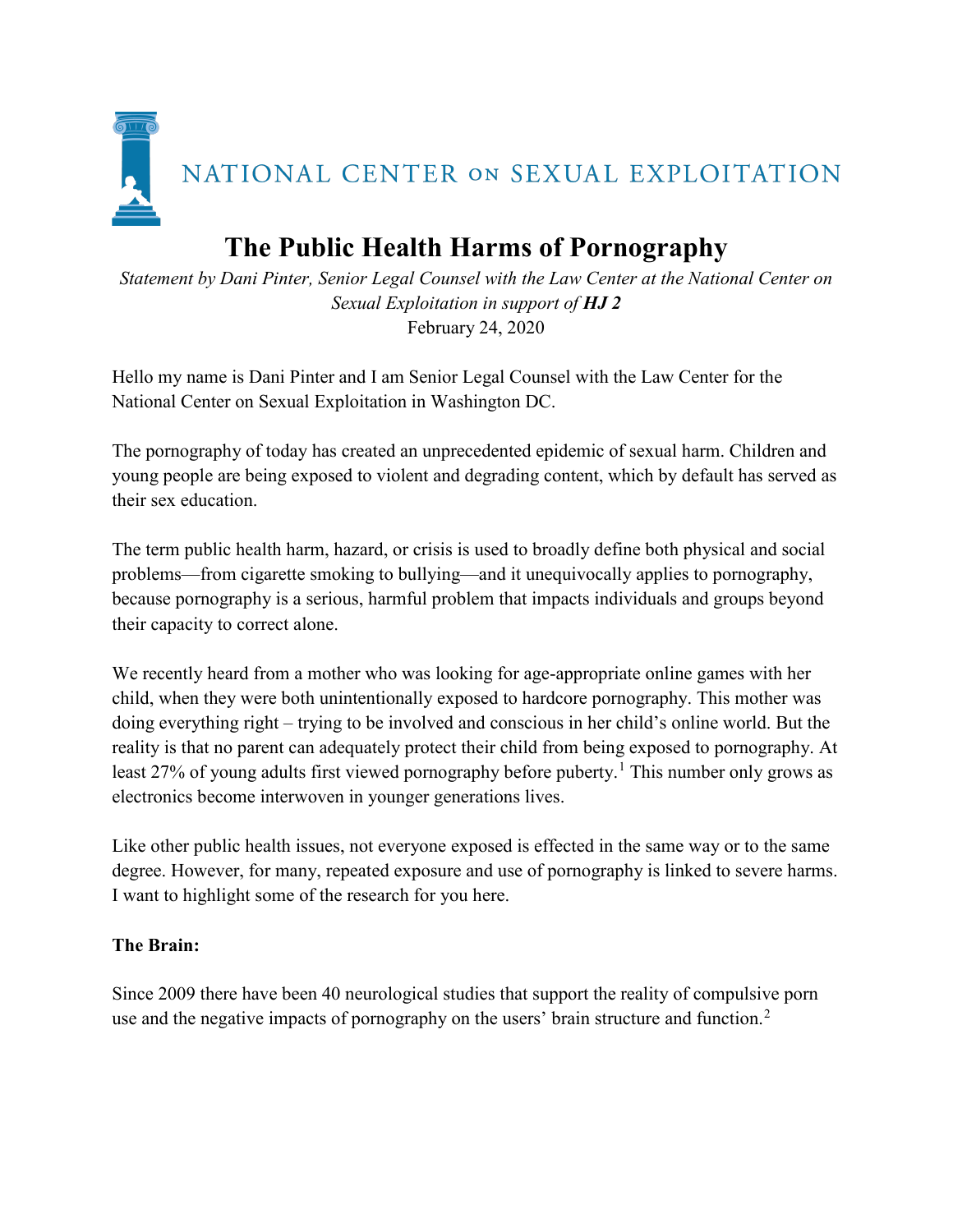A 2014 study found that increased pornography use is linked to decreased brain matter in the regions of the brain associated with motivation and decision making. This shrinkage was more pronounced in the heaviest users.<sup>[3](#page-2-2)</sup>

Compulsive porn users' brains light up in the pleasure centers just like a cocaine addict's when shown activity-specific cues. This is a hallmark of addiction or compulsive use.<sup>[4](#page-2-3)</sup>

## **The Body:**

Pornography use is linked to negative body image, increased pressure and coercion in sexual relationships to perform acts seen in pornography,<sup>[5](#page-2-4)</sup> risky behaviors linked to increased risk of sexually transmitted diseases<sup>[6](#page-2-5)</sup> and porn induced sexual dysfunctions.

For example, a 2016 study of young men found that pornography use was linked to lower sexual satisfaction with a partner, and lower erectile function.<sup>[7](#page-2-6)</sup> This happens because chemical queues for arousal in the brain sometimes become wired to pixels on a screen instead of a real sexual partner, in some heavy pornography users. There are few things more sex negative than a substance that decreases the ability to have sex with a real partner.

## **Sexual Violence & Gender Inequality:**

Pornography shapes the user's sexual template around themes of degradation, unclear consent, and violence.

A 2018 study of online pornography found a significant trend of eroticized violence against women. [8](#page-2-7) Females of all ages in this study were *more likely* to display pleasure in videos where they endured violence and aggression than videos where they did not.<sup>[9](#page-2-8)</sup>

Pornography teaches that violence against women is sexy. The pin ups in Playboy magazines are now obsolete, the typical Internet pornography that is being consumed revolves around themes of rape, racist sexual stereotypes, and incest-themes, including films like "feminist slut gets ruined by rough f\*\*\*ing" and "Drunk step-dad f\*\*\*ing his nasty step daughter."

The messages pornography sends are being heard loud and clear. A meta-analysis of 46 studies reported that the effects of pornography use are "clear and consistent," and puts one at increased risk for committing sexual offenses and accepting rape myths—such as that women enjoy rape.<sup>[10](#page-2-9)</sup> Even the CDC acknowledges that "Pornography can be connected to…public health issues like sexual violence."<sup>[11](#page-2-10)</sup>

Further, remember that many viewers of this content are children. Research shows that early exposure to pornography has been linked to increased likelihood of child-on-child sexual abuse<sup>[12](#page-2-11)</sup>